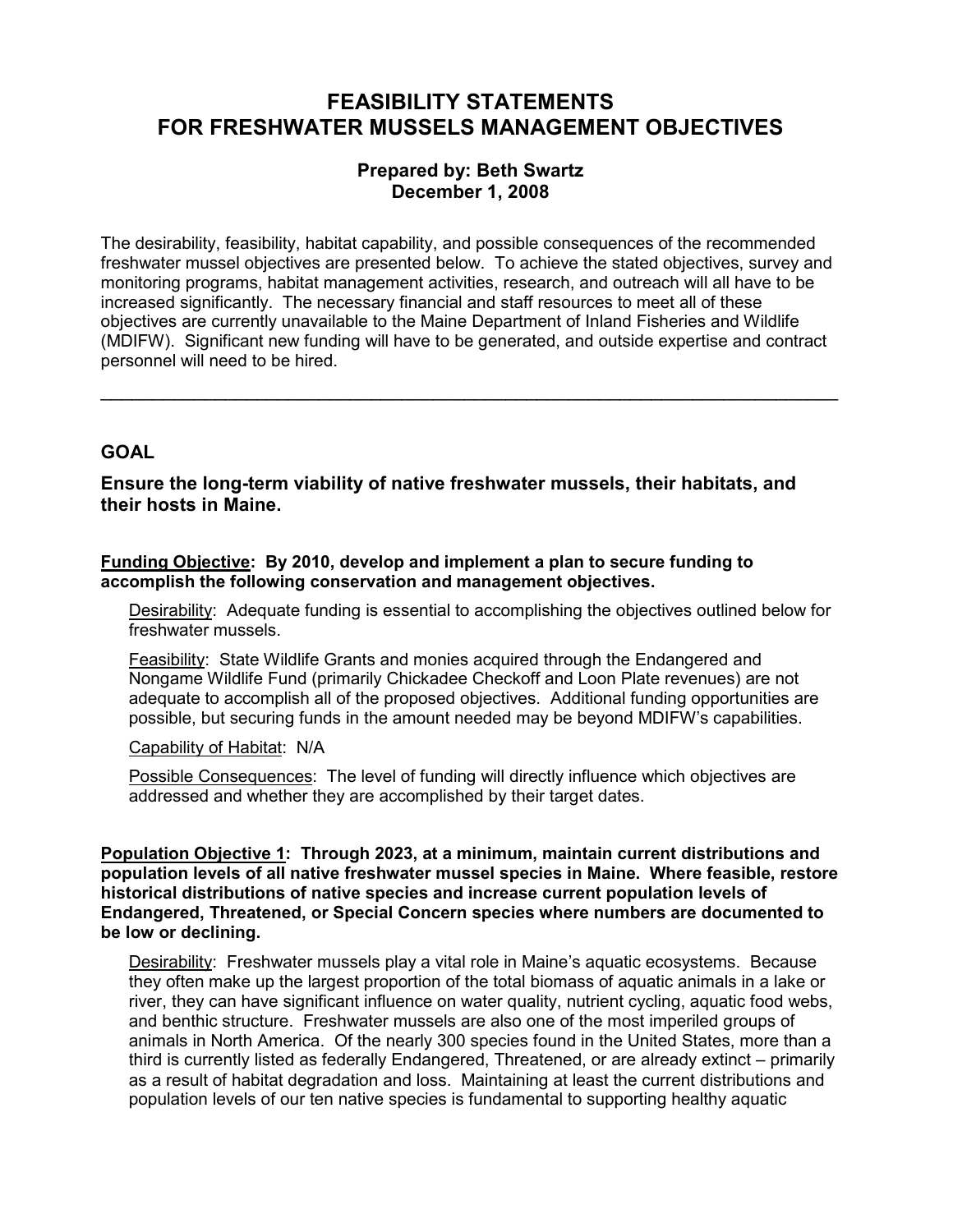ecosystems in Maine, as well as conserving both state and range wide status of even our most common species.

Historical information about the distributions and population levels of Maine's freshwater mussels is very limited, but there are indications that species may have been extirpated from some rivers (e.g., alewife floater from southern coastal watersheds). Data on current population levels are also limited and based largely on qualitative assessments made during recent statewide surveys by MDIFW. Most species appear to be common or abundant and doing well throughout all or most of their range in Maine, but several have restricted distributions and/or are often documented in low numbers, with little evidence of recruitment. Population trends are completely unknown, and there is currently no system in place to indicate declines or monitor changes over time. When documentation supports it, however, restoration of extirpated or declining populations -- especially of state-listed mussels -- should be a priority consideration for returning species to their historical distributions and preventing further declines in Maine.

Feasibility: As a result of MDIFW's statewide atlasing project and ecoregional surveys over the past 15 years, very good information exists on the current distributions and relative abundances of Maine's ten native freshwater mussel species. General statewide and watershed distributions are well documented, and the number of modern records far exceeds those recorded historically. These surveys are by no means complete, however, and there are many water bodies with significant survey gaps or no survey data at all. Consequently, without more exhaustive and costly survey work, it is impossible to know the entire current distribution of a species. Likewise, abundance has only been recorded qualitatively in comparison to other mussel species present at a site. Quantitative data on current population sizes do not exist except at a very few sites where listed species have recently been studied in depth. Other than in general terms of relative abundance and status (e.g., "common", "abundant", "rare"), the current population levels of Maine's native freshwater mussels are unknown. Determining baseline population levels from which to monitor trends and demographics over time would require development of an effective population survey and monitoring scheme that could be applied at a local, watershed, and/or statewide scale.

Maintaining current distributions and population levels of native freshwater mussels is most feasible through efforts to maintain and improve habitat integrity and quality for both mussels and their larval hosts. Current regulations for land and water use, endangered species and other resource protection, and municipal zoning all contribute towards conserving aquatic habitats and mussels in Maine. Conservation actions such as river restoration, fish passage facilitation, mussel relocation, and cooperative management agreements (e.g., with hydroelectric companies) can help maintain or improve habitat or protect existing populations. Expanding outreach (e.g., developing management guidelines for riparian habitat buffers or flow regimes; notifying landowners of rare species occurrences) and research (e.g., identifying fish hosts; determining threats and limiting factors) efforts is also important to conserving Maine's mussel populations.

The feasibility of restoring extirpated or declining populations will be limited largely by a lack of historic information or quantitative data on population sizes and trends in Maine. Restoration actions should not be initiated without first determining the true status of a species in a water body or confirming extirpation, and this would require costly, exhaustive survey work. Determining the capability of a habitat to support a population prior to restoration also needs to be considered, since past, current and future threats or limiting factors may be unknown or impossible for MDIFW to resolve (e.g., global warming). In many cases, however, restoring or preventing further degradation of habitat may facilitate natural restoration of a mussel species over time (e.g., dam removal or fish passage installation allowing recolonization of alewife floaters). Effective restoration techniques and protocols would have to be developed. Possible conflicts with the timing, funding needs, and research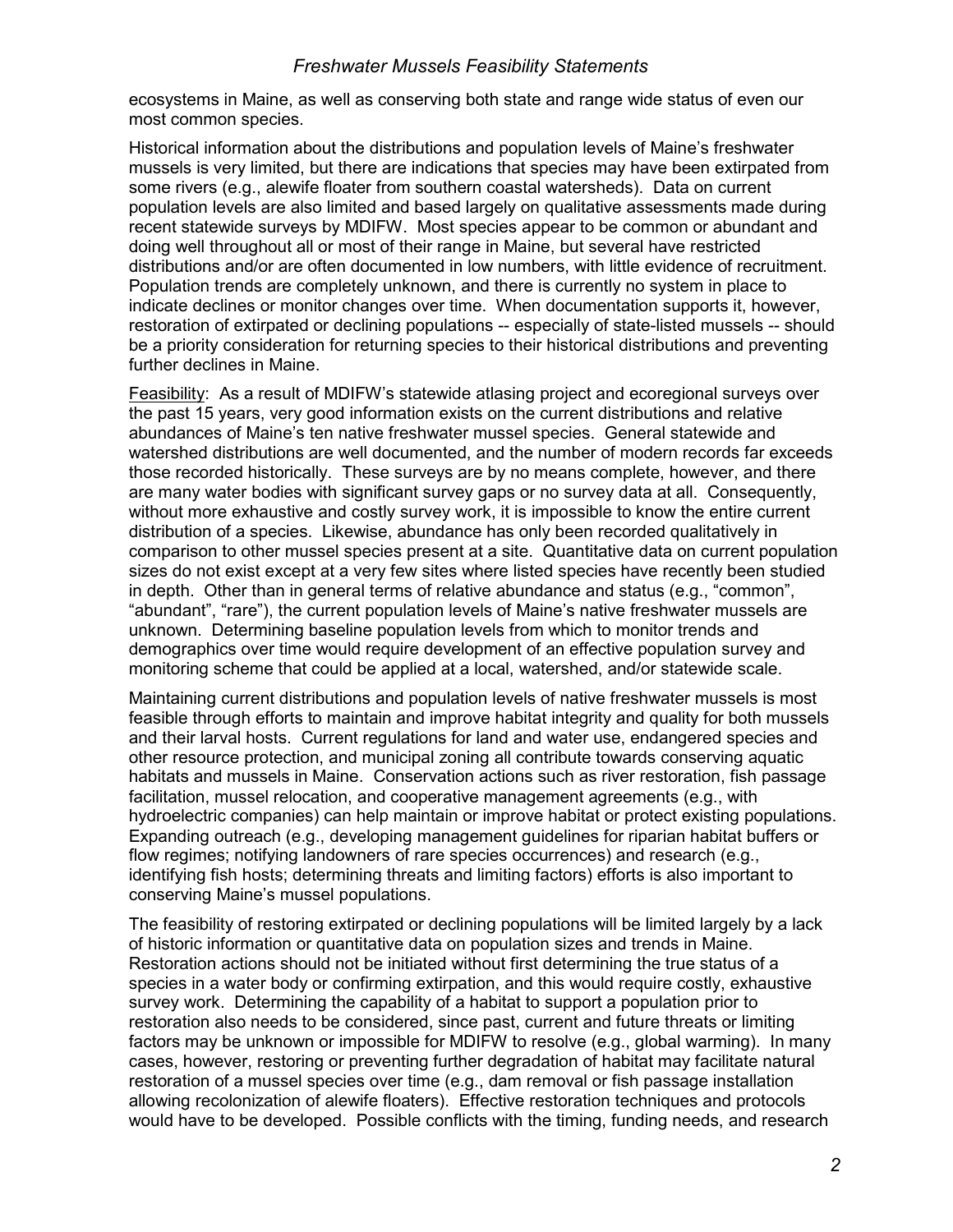priorities of other freshwater mussel objectives may also impede MDIFW's progress on accomplishing this objective.

Capability of Habitat: The amount of freshwater habitat available in Maine is likely not limiting to maintaining, increasing, or restoring native mussel populations. The suitability of certain habitats for specific mussels, however, has been altered (both positively and negatively) from historical conditions by modifications to flows, channel integrity, water quality, and the distribution and abundance of host fish. While the quality of Maine's freshwater habitats has improved greatly over the last several decades, contamination from point and non-point source pollution likely will continue to affect habitat quality for mussels. As more dams are removed from Maine's rivers and streams, the amount and quality of riverine habitat for species that require clean, free-flowing water and/or access to anadromous fish hosts should increase. Conversely, habitat would be reduced for species that prefer standing or slow water environments and softer substrates. One environmental trend that may significantly affect future habitat quality and availability for some freshwater mussel species is global warming. This has important negative implications for freshwater mussels that rely on cold and coolwater fish as hosts, but may increase habitat availability for warm water species and habitat generalists.

Possible Consequences: Intensive surveys to investigate species distributions, population levels and trends may confirm or contradict current statuses, or identify additional issues needing conservation action. Monitoring population levels on a watershed or statewide basis may prove to be an unfeasible task. Habitat improvement efforts could conflict with other resource management objectives or may not be realistically feasible. Restoration costs may be prohibitive or compete with limited resources needed to accomplish other priority objectives for freshwater mussels. If successful, maintaining and restoring Maine's native freshwater mussel populations should ensure their long-term viability and enhance the quality of our freshwater ecosystems.

#### Population Objective 2: By 2013, determine need for and feasibility of reintroducing Endangered or Threatened freshwater mussel species into their historical waters in Maine.

Desirability: Restoration of state-Endangered and Threatened mussel species to former habitats has already been acknowledged as integral to accomplishing Population Objective #1. Where feasible, initial efforts to restore historical distributions of native freshwater mussels should be targeted at state-listed species. Prior to undertaking reintroduction steps, however, it should be confirmed that a species is in fact extirpated from a reported historical site, and that the habitat can still support a re-introduced population. Although all known historical sites for state-listed species have been surveyed in recent years, these surveys have been neither comprehensive nor intensive. It is possible that individuals may still persist at these sites, either in areas not surveyed or at such low densities that they have gone undetected. It is also possible that natural re-colonization could ultimately take place without intervention if reproducing populations are present in nearby connected water bodies. Habitat changes may also have occurred at historical sites and either increased or decreased suitability for the target species or its host fish. Factors that contributed to extirpation may still be present and potentially difficult or impossible to identify or resolve. New threats may have emerged. In these cases, reintroduction would likely prove to be an unnecessary or unwise expense of limited resources and potentially an inappropriate risk to native or relocated mussel populations (e.g., introduction of diseases and/or parasites, modification of locallyadapted gene complexes; exposure to unsuitable habitat conditions).

Feasibility: Very few historical records are known for Maine's three state-listed freshwater mussels (brook floater, yellow lampmussel, tidewater mucket), and the species are still extant at most of these sites. Failure to reconfirm previously documented occurrences has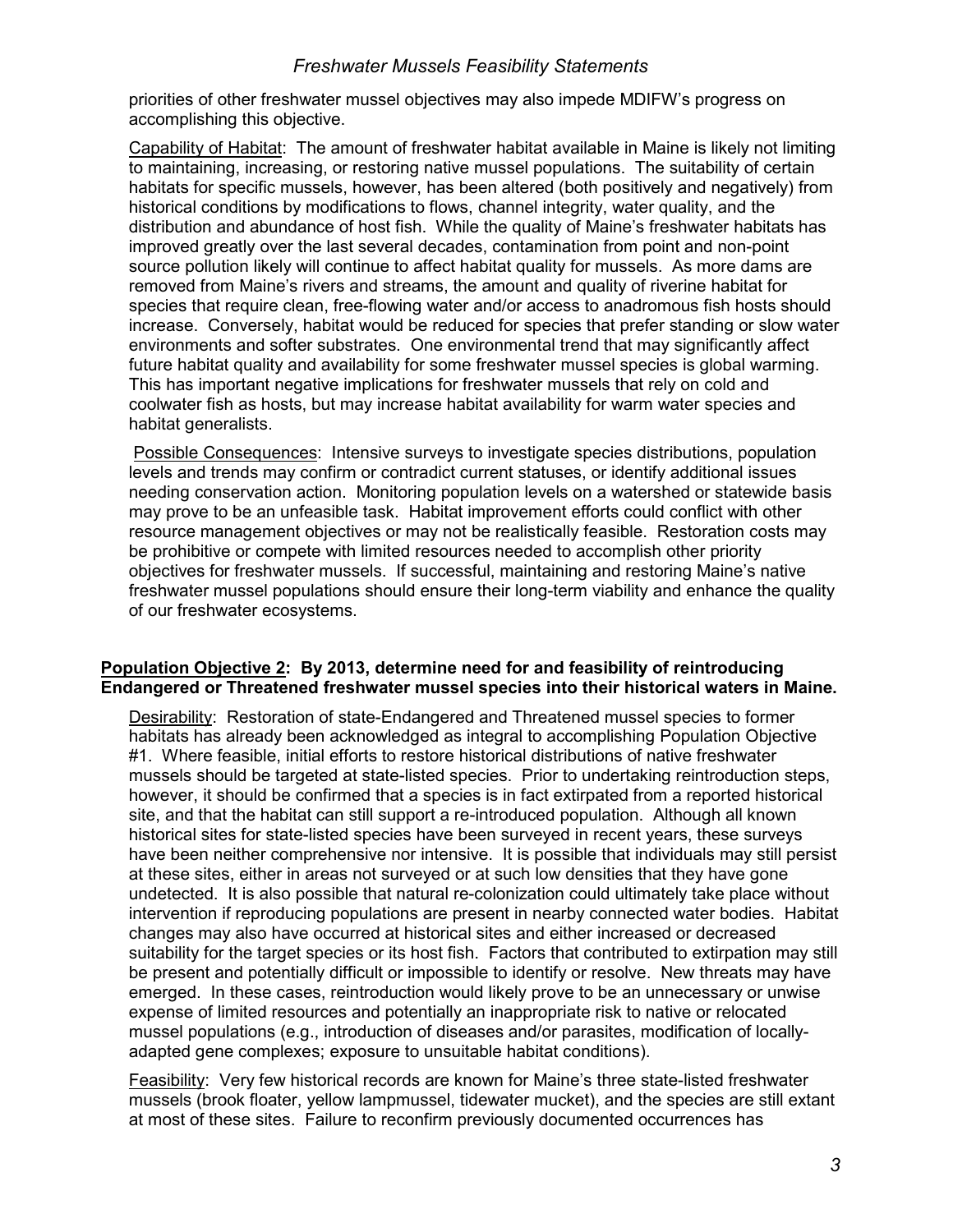happened in only three water bodies: Cold Stream Pond in Enfield (tidewater mucket), Presumpscot River in Cumberland County (brook floater), and Dennys River in Washington County (brook floater). Comprehensive survey and assessment of these three sites are feasible by 2013, although complete confidence in the results will likely never be achievable. Confirming species presence or absence would require exhaustive surveys (including excavation and SCUBA) over multiple visits in water bodies whose sheer size would preclude complete coverage. If necessary, nearby connected waters should also be surveyed for the presence of local source populations (both Cold Stream Pond and the Presumpscot River have adjoining tributaries with good populations of the target species). These surveys would require MDIFW contract experienced teams of mussel surveyors, including divers. Assessment of habitat suitability and threats would also require comprehensive surveys at each of the three sites, and likely entail the assistance of additional expertise (e.g., fisheries biologists to assess host fish populations, Department of Environmental Protection staff to assess water quality issues). Current MDIFW funding is not likely sufficient to meet these survey needs. It is also possible some landowners may deny access, making it impossible to survey some areas.

Determining the feasibility of restoring historical populations should also include a thorough investigation of effective reintroduction techniques and protocols (e.g., via infected fish hosts vs. juvenile or adult mussels; holding, quarantine, and transport methods). MDIFW's capability (e.g., funding, staff) to monitor the success of a restoration effort should be considered. Assessing landowner and public support for the reintroduction of a state-listed species that might trigger regulatory concerns needs to be an integral part of determining feasibility and measuring probability of success. Possible conflicts with the timing, funding needs, and research priorities of other freshwater mussel objectives may impede MDIFW's progress on accomplishing this objective.

### Capability of Habitat: N/A

Possible Consequences: Intensive surveys to confirm presence/absence of a state-listed mussel at sites where extirpation may have occurred would enhance MDIFW's understanding of the species' status and distribution. Rediscovery of one or more individuals should halt any further actions towards reintroduction, and require additional monitoring to determine current status of the population. Reasonably confident confirmation of extirpation may trigger development of a reintroduction plan, including allowing or facilitating natural re-colonization from local sources. The Maine Legislature must first approve all reintroductions of listed species, and it is possible the public will not always be supportive.

If reintroduction is necessary, habitat restoration (e.g., fish host reintroduction, water quality improvements, dam removal) could conflict with other resource management objectives, or it may not be realistically feasible. Restoration costs may be determined to be prohibitive or compete with limited resources needed to accomplish other priority objectives for freshwater mussels.

### Population Objective 3: Through 2023, investigate and monitor the need to regulate the commercial harvest of native freshwater mussels in Maine and, if needed, implement necessary actions.

Desirability: As is the case for all freshwater invertebrates in Maine, the only mussel species currently protected from any form of take are those listed under the Maine Endangered Species Act. Consequently, seven of Maine's ten native mussel species are potentially vulnerable to unregulated harvest. While Maine's freshwater mussels are not as commercially valuable as those in other regions of the country are, they do have some limited consumptive use potential. Although the full magnitude is undocumented, several credible reports are known of large numbers (thousands) being harvested from Maine rivers for sale to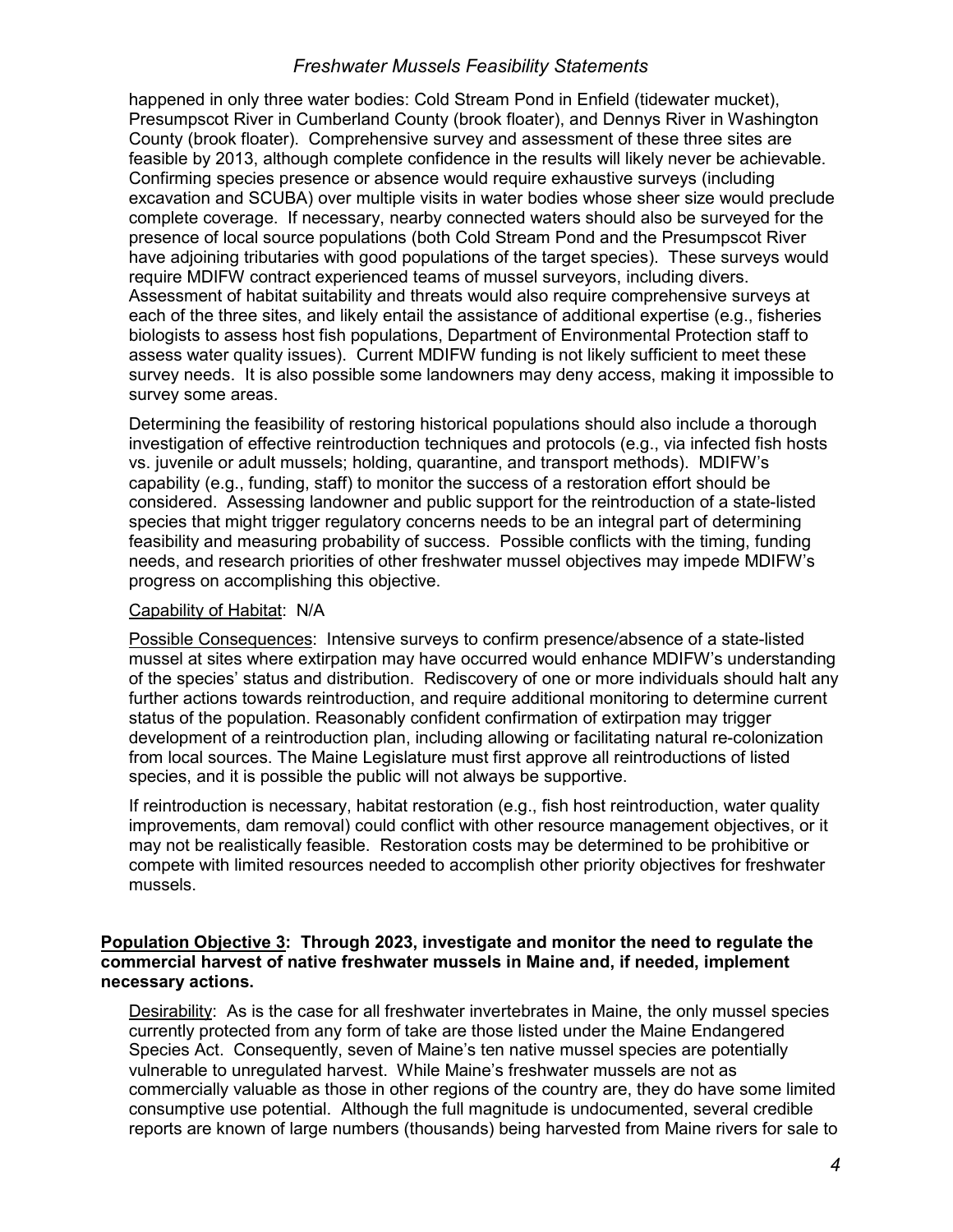the biological laboratory supply industry. Over the past several years, MDIFW has also received increasing numbers of inquiries about restrictions on the consumptive use and commercial harvest of freshwater mussels, with interests ranging from freshwater pearl culture to human food production, to bait supply. Given the freshwater mussel's unique life history traits (e.g., long life span, long age to sexual maturity, low recruitment, immobility), unregulated harvest and over collection – particularly for species that are already rare or populations that are already stressed – could result in severe declines or local extirpations. In addition, allowing harvest in the absence of baseline population data or any kind of long-term monitoring program – especially for a faunal group experiencing significant range wide declines and extirpations – would contradict sound resource management practices.

Feasibility: Some ongoing level of investigating and monitoring the need to regulate commercial harvest of Maine's freshwater mussels is feasible through 2023. Without collection permit or reporting requirements, however, it may be very difficult to track the incidence and magnitude of this activity. Mussel harvests, even large scale, are likely to go unnoticed and thus unreported to MDIFW or other resource agencies. Preliminary investigations should follow up on previous leads and inquiries when possible. Potential distributors or buyers could also be contacted to inquire about the frequency and size of commercially sold mussel harvests from Maine. Increased reporting of harvest activity could also be facilitated by outreach efforts to both resource agency staff (e.g., game wardens, fisheries biologists) and the general public. If it is determined that harvest regulation is needed, the Commissioner of MDIFW has regulatory authority to develop and propose rules that address conservation concerns for non-listed native freshwater mussels in Maine.

#### Capability of Habitat: N/A

Possible Consequences: Regulating commercial harvest could enhance MDIFW's ability to ensure the long-term viability of all native freshwater mussel species in Maine. Public awareness of and support for freshwater mussel conservation could also be increased. Developing harvest regulations for a group of freshwater invertebrates with no prior protection in Maine might open MDIFW's proposal to adverse modifications or result in unwanted repercussions on the use of regulatory protection in future conservation and management of other freshwater invertebrate taxa. Not having any form of commercial harvest regulations in Maine could create a loophole for collectors in other states with stricter regulations to take advantage of (i.e., listing Maine as the source of illegally harvested mussels).

#### Habitat Objective 1: Through 2023, where feasible, improve or restore degraded, altered, or lost freshwater mussel habitats in Maine, especially at sites with Endangered, Threatened, or Special Concern species.

Desirability: Freshwater mussels play an important role in keeping Maine's aquatic ecosystems clean and healthy, yet they are sensitive to habitat changes and degradations. The severe declines experienced by many native mussel populations throughout the U.S. have been largely due to loss of, or alteration to, habitat. Improving or restoring habitat for freshwater mussels in Maine is fundamental to accomplishing Population Objective #1, especially for rare species that may benefit from habitat restoration at some sites in order to maintain or improve existing populations.

Feasibility: Observations of possible threats to freshwater mussel habitat were sometimes recorded during MDIFW's statewide surveys, and this information could be assessed to identify specific sites where management actions or monitoring might be needed. However, evidence of habitat degradation, alteration or loss may not always be apparent (e.g., contaminants or other water quality issues, loss of unknown fish host), making it difficult to identify some sites in need of restoration – particularly without intensive research and monitoring. Likewise, resolution of some changes or degradations to habitat may be beyond MDIFW's capability and/or jurisdiction (e.g., global warming, contaminants).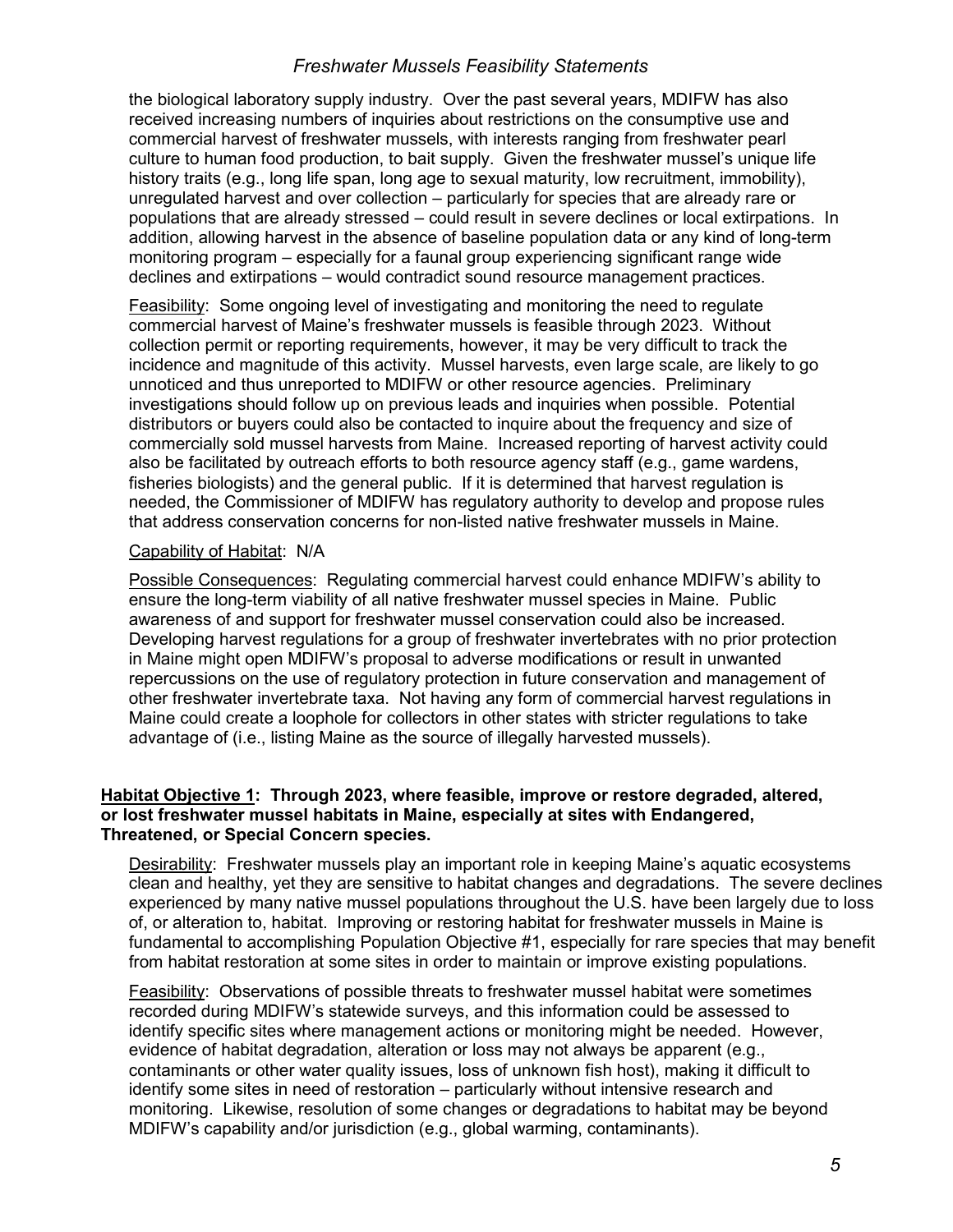Improving or restoring habitat for native freshwater mussels is most feasible by adhering to and, where necessary, strengthening regulations for land and water use, endangered species and other resource protection, municipal zoning, and riparian habitat preservation. Conservation actions such as river restoration through dam removal and/or fish passage facilitation, or cooperative management agreements can also help improve or restore habitat. Expanding outreach (e.g., developing management guidelines for riparian habitat buffers or flow regimes; notifying landowners of rare species occurrences) and research (e.g., investigating habitat-related threats and limiting factors) efforts are also important to habitat conservation. It is possible that conflicts with the timing, funding needs, and research priorities of other freshwater mussel objectives may impede MDIFW's progress on accomplishing this objective.

Capability of Habitat: The advent of habitat protection and restoration measures, such as land and water use regulations, pollution control programs, fish passage facilities, dam removals, riparian habitat acquisition, and other conservation efforts, has greatly improved the quality of Maine's freshwater habitats over the last several decades. While contaminants and other habitat integrity issues are ongoing conservation concerns for aquatic ecosystems, these improvements likely are positively affecting freshwater mussel populations in some of Maine's once heavily degraded water bodies.

Possible Consequences: Habitat improvement and restoration efforts (e.g., fish passage facility, water quality improvements, dam removal) could conflict with other water uses or resource management objectives, and may not be realistically feasible. Restoration costs may be determined to be prohibitive or compete with limited resources needed to accomplish other priority objectives for freshwater mussels. Where feasible, however, the accomplishment of key habitat improvements or restorations could significantly contribute to ensuring the long-term viability of all native freshwater mussel species in Maine. As a result of habitat improvement activities, public awareness of, and support for, freshwater mussel conservation could also be increased.

#### Habitat Objective 2: Through 2023, identify and initiate conservation measures for all known sites supporting listed species or exemplary native freshwater mussel communities (e.g., sites with high mussel diversity or abundance) in Maine.

Desirability: Native mussel communities are an important component of Maine's rivers, streams, lakes and ponds, and play a vital role in keeping freshwater ecosystems clean and healthy. Currently, the State hosts some of the best remaining populations of several species experiencing severe declines and extirpations range wide (e.g., brook floater, tidewater mucket, yellow lampmussel, triangle floater). Consequently, Maine may ultimately serve as an important last refugium for some Atlantic Slope mussel species. Conserving sites supporting rare species, and/or high value mussel beds of even common species, is integral to accomplishing the overall goal of ensuring the long-term viability of native mussels in Maine.

Feasibility: Many sites supporting state-listed mussel species or exemplary native mussel communities have already been identified during MDIFW's statewide atlasing and ecoregional survey efforts. Because the total number of sites supporting listed species or exemplary communities is high (>100), prioritization is essential to guide effective conservation efforts – especially where funding, jurisdiction, or probability of success may be limited. A number of sites support more than one rare species and often overlap with high species diversity and/or abundance – these should be given highest priority for site-specific conservation initiatives (e.g., habitat restoration, fee acquisition or easement in riparian zones). Far-reaching conservation tools such as land and water use regulations or classifications (e.g., MDEP Water Classification system, Natural Resources Protection Act, Maine Endangered Species Act), outreach (e.g., "Beginning With Habitat"), and industry implementation of management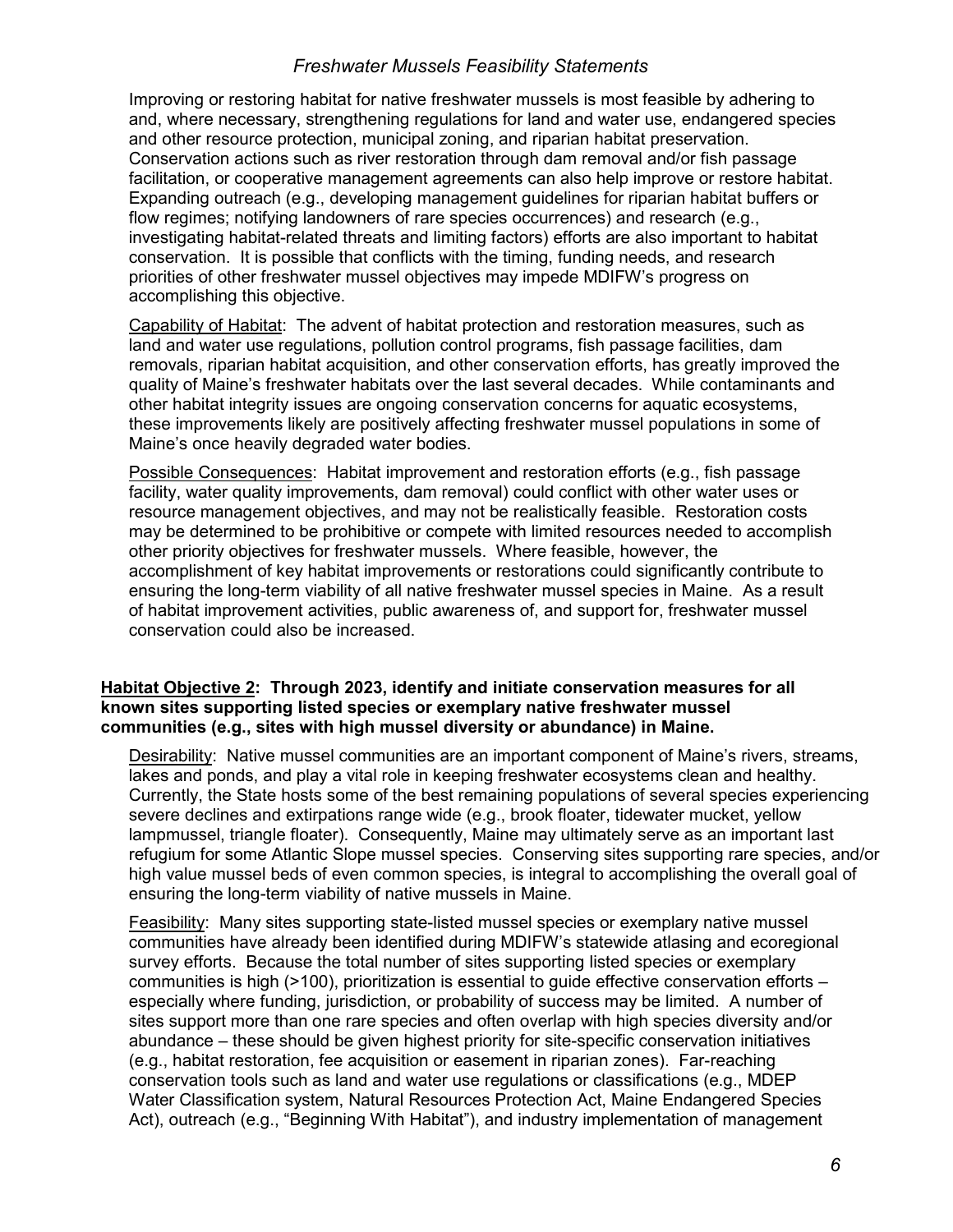guidelines (e.g., riparian buffers for forest industry, flow and water level regimes for hydroelectric industry) are the most feasible methods available for general conservation of high value freshwater mussel habitats. Determining the success of conservation initiatives would require extensive monitoring, for which funding is currently unavailable to MDIFW.

### Capability of Habitat: N/A

Possible Consequences: Conservation initiatives at high value mussel habitats could be critical to successfully maintaining or restoring populations of rare or declining species, and to ensuring the long-term viability of all native freshwater mussel species in Maine. Other aquatic organisms would likely also benefit from conservation actions focused on mussels and their freshwater habitats. Some conservation activities could potentially conflict with existing management priorities for other resources, or with current or future use and demand of private or public lands. Current factors of rarity or population decline are not well documented for Maine's mussels, and it is possible that conservation initiatives limited solely to general habitat protection may not significantly influence recovery at some sites. Wellpublicized efforts to conserve rare species habitat or exemplary mussel beds could increase public awareness of and support for freshwater mussel conservation.

### Habitat Objective 3: Through 2023, maintain and/or restore viable populations of native host fish for freshwater mussel species native to Maine that have restricted or specialized host requirements, or are listed as Endangered, Threatened, or Special Concern.

Desirability: The larvae of nearly all freshwater mussels require a vertebrate host to complete development and reach the juvenile stage. Most species use fish and are host-specific – requiring one or more particular fish species in order to successfully transform. As adult mussels are virtually sedentary, this parasitic phase also is the only time that significant dispersal and exchange of genetic material between populations can take place. Where host fish species have declined or become unavailable, corresponding changes in the population size or distribution of native mussels have also occurred (e.g., the loss of alewife floaters from rivers where passage of their anadromous hosts has been blocked by dam construction). Consequently, conservation of freshwater mussels is directly tied to the conservation and management of their host fish species.

Feasibility: One primary obstacle to managing fish populations on behalf of mussel conservation is that, for many species, the host fish have not been identified. For Maine's rarest mussels (brook floater, yellow lampmussel, tidewater mucket, creeper), several species have been confirmed and others have been identified as potentially suitable. More research is needed to completely understand their host fish requirements. Most of Maine's mussel species appear to be host generalists – successfully using a broad range of several fish species. A few mussel species, however, such as the alewife floater and eastern pearlshell, are more host-specific and utilize fish species that are vulnerable to habitat changes (e.g., anadromous species blocked by dams, coldwater salmonids or fluvial species sensitive to increased temperatures or flow modifications).

Managing viable populations of native host fish for freshwater mussels is most feasible through efforts to preserve or restore the natural composition and dynamics of native fish communities. Maintaining and improving habitat integrity and water quality by adhering to or, where necessary, strengthening land and water use regulations as a broad-scale management tool that can be applied to fisheries management. Implementing conservation actions such as river restoration through dam removal, construction of fish passage facilities, fish stocking, or modification of culvert crossings can have significant affects on fish species distribution and movements on a site-specific basis. Preventing the introduction or expansion of non-native, invasive fish species that could prey on or compete with native host fish species for resources is also an important management consideration.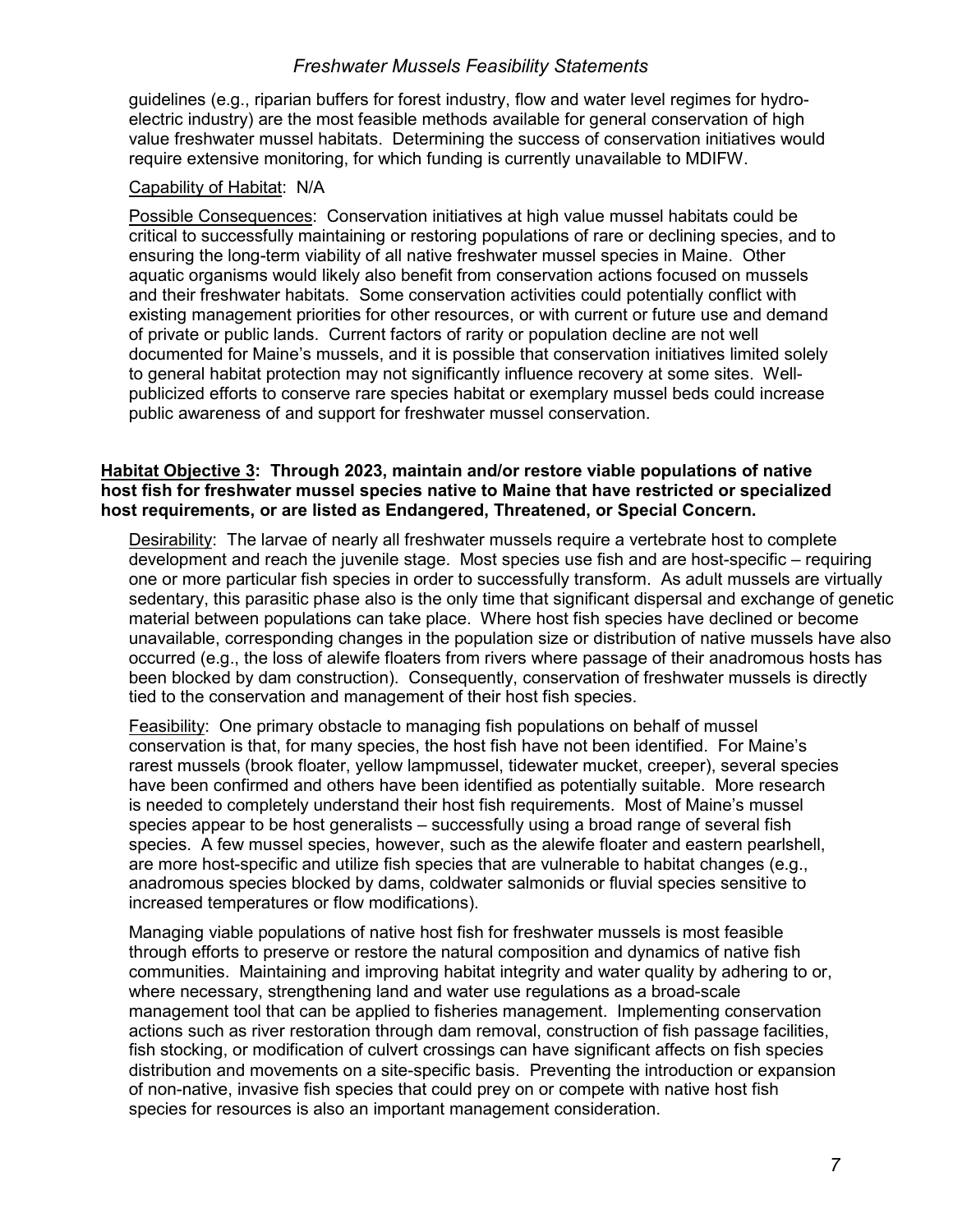Capability of Habitat: The amount of freshwater habitat available in Maine is likely not limiting to maintaining or restoring viable populations of native fish species. The suitability of certain habitats for specific fish, however, has been altered (both positively and negatively) from historical conditions by modifications to access, flows, water quality, and fish community composition. While the quality of Maine's freshwater habitats has improved greatly over the last several decades, contamination from point and non-point source pollution likely will continue to affect habitat quality for aquatic species. As more dams are removed from Maine's rivers and streams, the extent and quality of riverine habitat available should increase, and anadromous fish species would be able to recolonize previously inaccessible areas – taking freshwater mussel larvae with them. Conversely, habitat would be reduced for species that prefer warmer, standing, or slow water environments. One environmental trend that may significantly affect future habitat quality and availability for some native freshwater fish species is global warming. This has important negative implications for freshwater mussels that rely on cold and coolwater fish as hosts, but may increase habitat availability for warm water species and habitat generalists.

Possible Consequences: Maintaining or restoring viable populations of native host fish could result in the successful restoration of restricted, declining, or extirpated populations of native mussels at some sites. Fisheries management and restoration efforts (e.g., fish passage construction, dam removal, stocking) on behalf of mussel conservation could conflict with existing management priorities for other resources, including sport or bait fish. Restoration of host populations though stocking from other water bodies could result in the introduction of diseases or parasites, as well as new species or unrelated mussel genetic material through translocation of encysted larvae. Current factors of rarity or population decline are not well documented for Maine's mussels, and it is possible that conservation initiatives limited solely to managing fish host populations may not significantly influence population levels at some sites. Restoration costs may be prohibitive or compete with limited resources needed to accomplish other priority objectives for freshwater mussels.

Outreach Objective: By 2010, develop and implement an outreach plan to increase awareness and understanding of freshwater mussels and their conservation needs in Maine. [Examples of high priority outreach needs include: habitat management guidelines; protocols for the recovery, relocation and post-monitoring of listed species; notifications of listed species occurrences targeted at landowners and water managers; and proactive measures to prevent introduction of invasive species.]

Desirability: Outreach is a significant, ongoing need for freshwater mussel conservation. While efforts have improved in recent years as a result of MDIFW's listing process and survey efforts, the general public still has a limited understanding of, and appreciation for, freshwater mussels and other aquatic invertebrates. Outreach to landowners, industries, and municipalities having the potential to affect (e.g., alter water quality, riparian habitat, or flow regimes) sites with listed mussels is especially important. Involvement of local watershed groups could enhance outreach and improve MDIFW's ability to develop a statewide conservation and monitoring program for mussels. Outreach efforts to help prevent the introduction of exotic competitors (e.g., zebra mussel) or invasive plants (e.g., Eurasian milfoil) that degrade freshwater habitats, also need to be increased and likely would require collaboration with partners such as the Maine Dept. of Environmental Protection.

Feasibility: Some outreach materials have already been developed by MDIFW, most notably the book "The Freshwater Mussels of Maine" published in 2000 and fact sheets for two of the State's threatened species. Additional products (e.g., poster, video, news articles, school curricula, kiosks, field guide) would greatly enhance outreach efforts for both general mussel conservation and rare species protection, as well as for invasive species prevention. In particular, specific outreach materials for landowners, municipalities, water managers, and